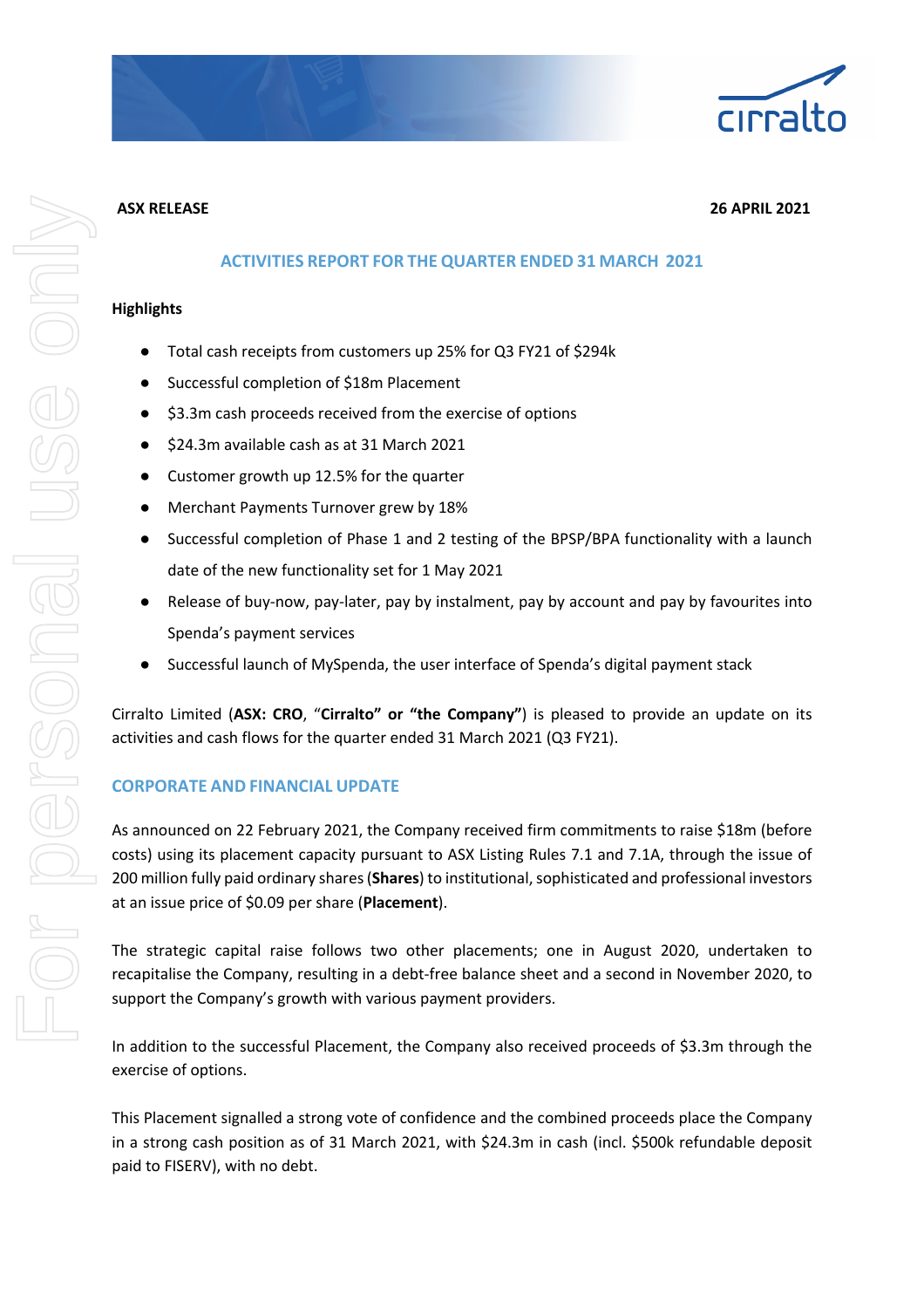Cash receipts from customers continue to increase quarter on quarter, noting that the Company is still in the testing phase of its payments technology which is planned to be launched on 1 May 2021. The Company anticipates a steady acceleration in cash inflows following the launch.

The below graph provides some context of the impact of COVID-19 and the Company's resilience to the devastating impact the pandemic had on the global economy, growing its cash receipts from customers since Q3 FY20.



As noted in the accompanying Appendix 4C, the net cash outflows from operating activities was \$781k, comprising predominantly staff costs (\$331k) and administration and corporate costs (\$573k).

Payments to related parties during the quarter totalled \$317k and included:

- \$95k payments to directors, including director's remuneration and directors superannuation;
- \$122k payments to Appstablishment Pty Ltd for various services provided to Cirralto, including labour; and
- \$100k loan advance to Appstablishment Pty Ltd.

Following the quarter end, on 19 April 2021, the Company lodged a Notice of Meeting (**NoM**) and the Independent Expert Report (**IER**) with the ASX. This The general meeting of shareholders is scheduled to be held on 20 May 2021. The NoM includes resolutions seeking approval of the acquisition of shares in Appstablishment Software Group Pty Ltd (**Appstablishment**).

# **OPERATIONAL UPDATE**

We are pleased to provide shareholders with an operational update ahead of what is set to be a transformational period for the Company as we finalise the acquisition of long time business partner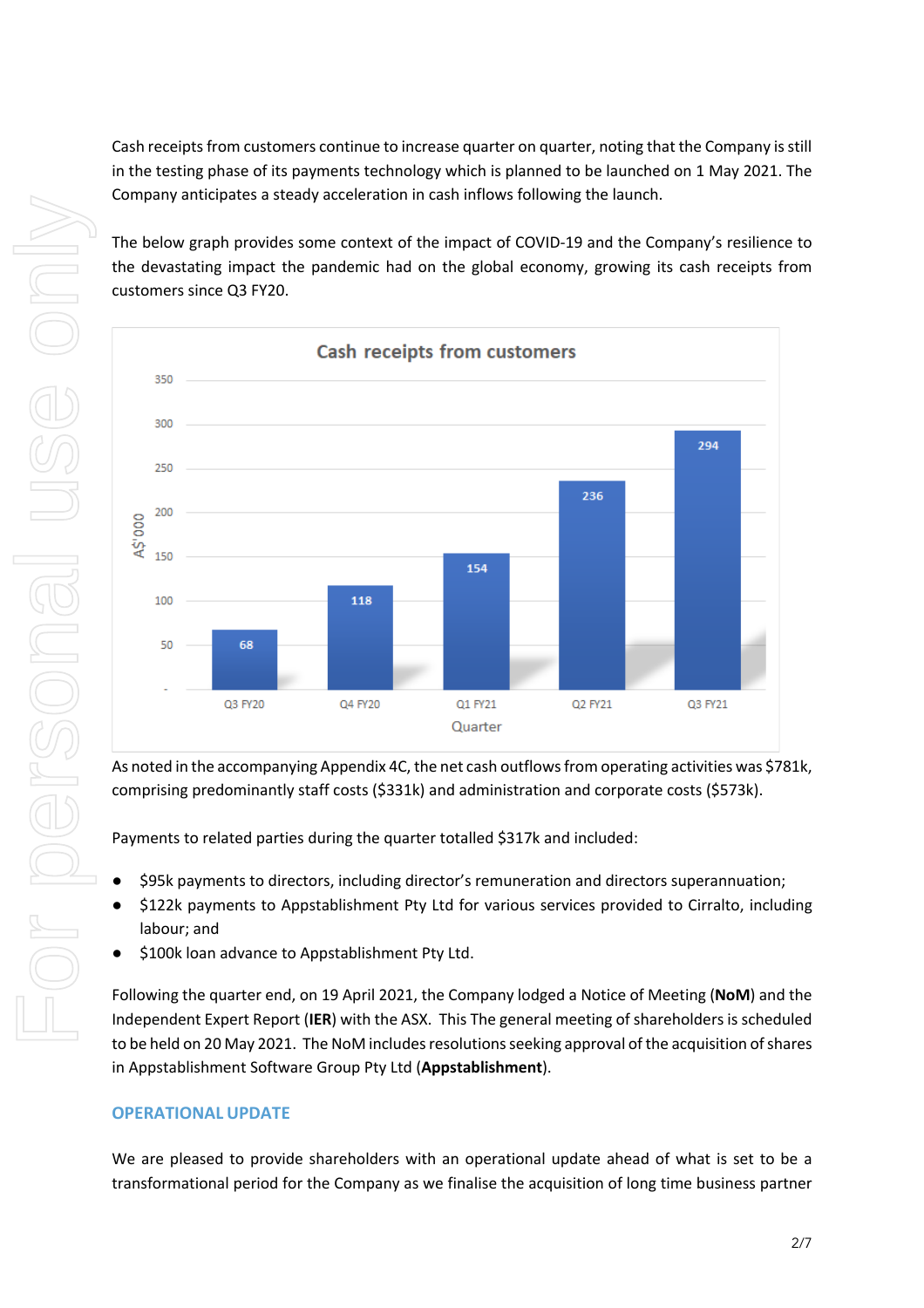Appstablishment and launch of our aggregator services under the Visa Business Payment Solution Provider (**BPSP**) and MasterCard Business Payment Aggregator (**BPA**) agreements with Fiserv, Inc (**Fiserv**), announced on 7 and 14 December 2020 respectively.

The Company is in a robust financial position, with a strong, debt free, balance sheet and a number of strategic commercial deals in pilot and in its pipeline. The Company, together with its partners and customers, have demonstrated their resilience from the impacts of COVID-19 and remain committed to, and optimistic about, expanding the business commercially both through the successful onboarding of customers to the Spenda ecosystem and through the acquisition or partnership with new businesses, such as the Invigo transaction announced on 6 April 2021.

The Company is focused on growing both market share and expanding the product reach. In addition to organic growth the Company is continually reviewing and assessing potential acquisition opportunities that fit into one of the following scenarios:

- acquisitions of Intellectual Property which complement our core services and allow us to grow our Annual Revenue Per User (**ARPU**), while being more appealing to more market segments; and
- organisations that have a significant customer footprint that is a fit for our products.

In the meantime, we will continue building functional requirements to improve the Spenda product suite and expand our market presence through target marketing and the upgrade of existing customers.

## **Business Payments Testing Utilising the BPSP/BPA Agreements**

As announced on 9 March 2021, Cirralto successfully implemented and launched its Business Payments Service utilising the Visa BPSP and MasterCard BPA agreements with Fiserv.

During this quarter the Company completed phase 1 and phase 2 testing of the BPSA/BPA functionality with multiple Customer & Supplier scenarios being utilised to process live accounts/receivable payments of up to \$100,000 per transaction. With the successful implementation of the BPSP/BPA functionality into Spendas Payment Services, the Company is able to roll out its product more rapidly and deliver on its vision to change the way businesses trade and pay each other. The expected launch of the BPSP and BPA enabled Business Payment stack is 1 May 2021.

## **PRODUCT DEVELOPMENT**

#### **MySpenda Launch**

Towards the end of the Quarter, Cirralto launched MySpenda to the market, a user interface designed to allow effective collaboration between any buyer and any seller.

MySpenda operates as a single portal that allows users to navigate between the functions of buying, selling, managing and collecting debt while providing a fast, convenient and easy way to pay outstanding bills.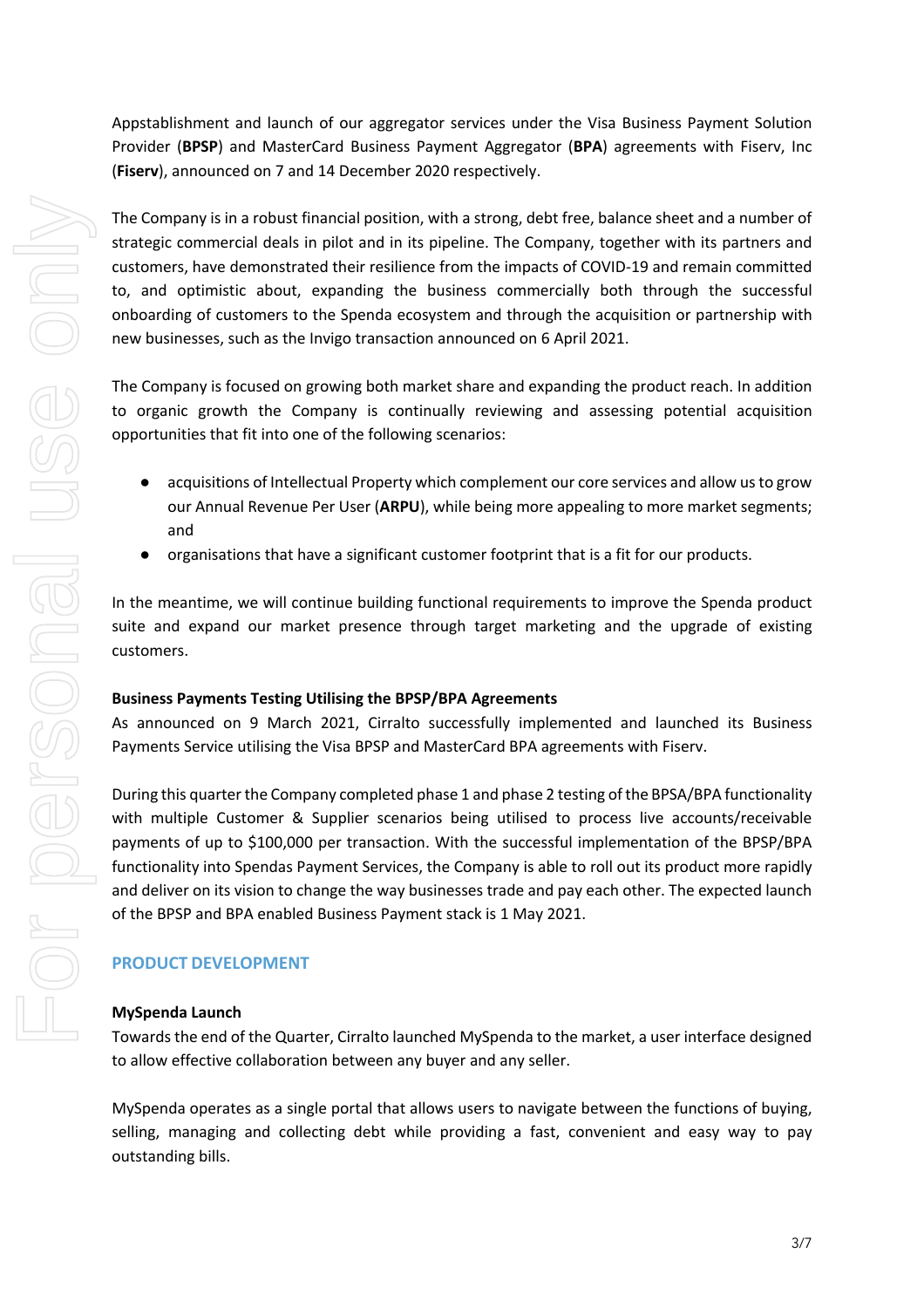#### **Increased Payment Feature Development**

The Company continues to focus on expanding the capabilities of the Spenda payments platform. In Q3 FY21 the Company released additional features that continue to expand our addressable market.

These features include:

## ● **Integration of Buy-Now, Pay Later services at the point-of-activity**

Under the Partnering Agreement with Fintech lender, Invigo Pty Ltd (**Invigo**), the Company has brought to market the concept of Business Buy-Now, Pay Later (**BNPL**) services, at the point of activity. This will essentially enable retailers to purchase from their suppliers with extended credit terms at the 'point of activity' being the point of purchase. These services allow businesses to better manage their own cash flow and provide payment flexibility to the supply chain. The Company is delivering this capability using the SpendaCollect product as a foundation upon which the payment technology is used to administer, approve and collect the debt.

## ● **Seller defined merchant surcharging**

The addition of merchant surcharging to Spenda grows our addressable market and makes the product more appealing as a solution for B2B and B2C businesses to implement.

For B2B businesses, the ability to offer their customers improved payment terms with no additional costs to their bottom line will increase the transaction volume moving through the Spenda platform.

For B2C the ability to pass on merchant fees to the end customer allows the Company to pursue new marketing opportunities including offering compelling zero cost merchant rates.

## ● **Unallocated Payment workflow**

The addition of unallocated payments, or ad hoc payments, to Spenda's payment platform allows customers to make a payment without allocating it to a specific invoice. The ability to pay money to an account rather than an invoice is an important functionality that allows the product to be more appealing to larger customers who traditionally integrate with ERP systems as opposed to small business cloud platforms like Xero and MYOB. The introduction of this feature increases the addressable market for Spenda allowing us to target enterprise customers as well as the existing SME base.

#### **Introduction of separate Merchant IDs**

The introduction of separate Merchant Identification Numbers (**Merchant IDs**) to SpendaCollect increases revenue opportunities by enabling the allocation of different transaction rates to payment methods within Spenda.

The team has been working tirelessly and methodically towards achieving the 1 May 2021 release date of the Company's expanded feature-based payment suite. The marketing can expect product development outcomes that include the implementation of powerful new features into Spenda payment suite that improve both the overall compelling nature of our products as well as feature updates as requested by customers and a general clean up and bug fixes.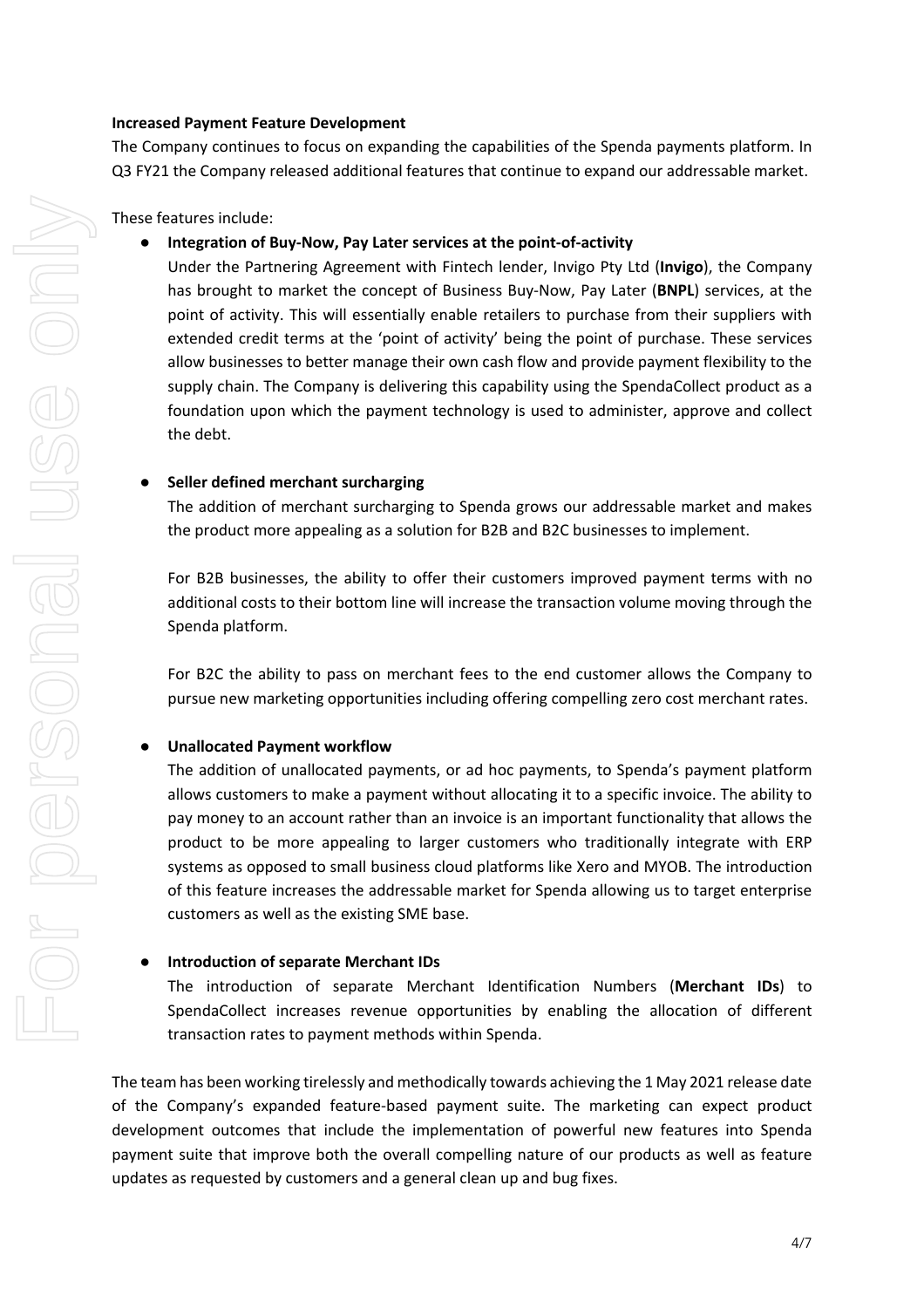#### **Marketing and Business Development**

During the quarter, Sales and Marketing initiatives and efforts were focused on recruiting and integrating new talent into the team, optimising operational systems for the scaling of revenue that is anticipated from the 1 May launch and building in market momentum for the Spenda suite.

The Company's brand awareness and marketing efforts have delivered consistent deal flow during the quarter, including initiatives in key verticals that stress test the Company's network effect and end-toend value proposition. These projects alone are expected to carry the Company into sustainable profitability.

During the quarter the Company increased marketing activities with a focus on the Spenda payment suite, reduced merchant rates and B2B payment collection utilising SpendaCollect.

Lead generation from campaigns increased substantially, with 171 opportunities passed to the Inside Sales Team. The cost per lead (**CPL**) is sitting at an average of \$27, with a conversion rate above 80%. The Company continues to refine its go to market strategy and customer targets to reduce CPL.

Total leads are up 1,088%; from 35 in Q2 FY21 to 416 in Q3 FY21. These leads include 'connected customers' entering the Spenda ecosystem as Suppliers and Wholesalers begin inviting their customers to pay outstanding debt through SpendaCollect. The cost of acquiring 'connected customers' is negligible, as they are obtained through the architectured viral nature of the Spenda software and, once connected to the Spenda ecosystem through their supplier, are upgradable to Spendas product suite and payment solutions. This network effect is delivering better than expected customer retention and growth in licensees at a lower cost.

Additionally, brand awareness campaigns successfully delivered increased traffic to the Spenda website with session views up 121%; from 11,276 in Q2 FY21 to 25,000 in Q3 FY21.

## **FUTURE FOCUS**

The June quarter started with much anticipation. As noted above, in May we plan to launch our new payment stack and complete our long-planned acquisition of Appstablishment. When completed these two events will align and give us full control of our technology assets and round out a strong balance sheet position with a product set that we are poised to commercialise through existing relationships and projects that give us a clear line of sight on our route to market.

In addition to these activities, the June quarter will see the Company evaluate complementary acquisition opportunities and build on the existing agreements with Fiserv and Invigo. Expanding these relationships will enable the Company to unlock multiple payments and point of activity lending commercial opportunities.

The COVID pandemic has resulted in a 20% increase in the use of credit cards and eCommerce to buy products. Therefore, the Company is also looking to grow the capabilities of its in-house web development team to further expand our footprint in eCommerce. A robust eCommerce offering is a natural progression for the Company to round its full-stack sales and payment solution as it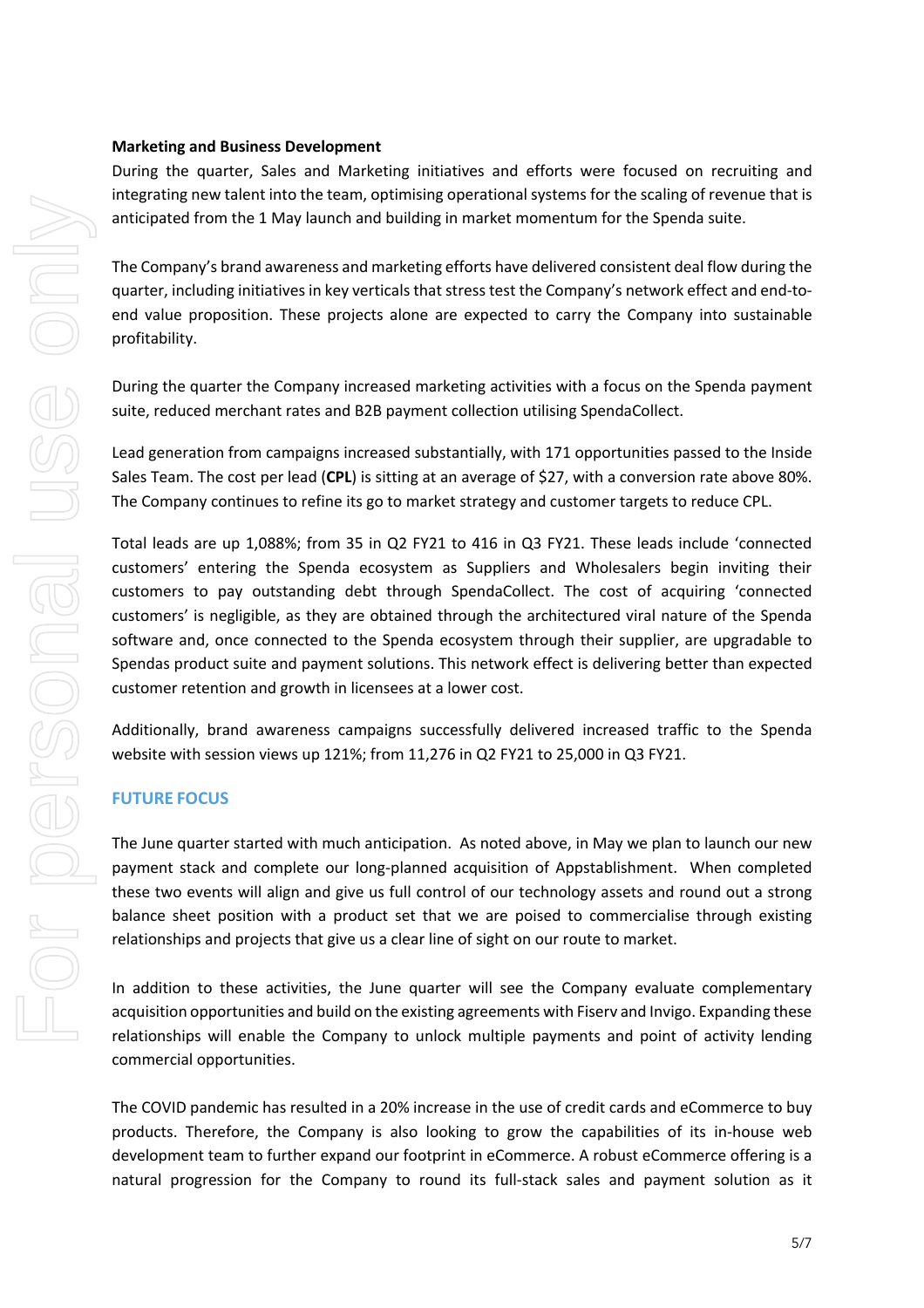complements our existing software and allows business to trade more effectively online. Spendas current eCommerce offering, Spenda eCom, is delivered with partners.

Managing Director Mr Adrian Floate said, "The coming quarter will usher in the culmination of a long road, but it's just the first step in our exciting journey.

"Our IP strategy and offering customers a breadth of digital transaction capabilities is critical to our long term competitiveness and we believe eCommerce is here to stay and likely to become more tightly integrated into the physical world in the coming 10 years.

"Businesses generally have an impartial view how they achieve a sale, providing they can meet the customer where they want to access the right product at the right price. We want to be even better prepared for the anticipated changes in market conditions and bolster our digital engagement technologies.

"We expect these moves will enable us to be more competitive and own a greater wallet share of expanding customer base."

Authorised by the Board of Directors.

- ENDS -

cirralto

## **About Spenda**

Spenda is a feature-based payments product that integrates business processes that happen before and after the payment event adding value up and down the supply chain to consumers, retailers, wholesalers and manufacturers. The product delivers value with digital collaboration that removes the start / stop out of the quote to payment lifecycle, linking any buyer and seller together so they operate from one single version of the digital truth.

Spenda delivers a fully integrated digital payment and business software solution that enables businesses to transform with fast, error-free digital efficiency. We're on a mission to fundamentally change the way people do business by delivering digital tools that streamline business processes, and improve efficiency and payment practices.

The Spenda solution includes real-time digital business payment services, debt collection software, a dynamic POS and inventory management system, eCommerce and catalogue sharing, as well as service management solutions – all of which can seamlessly integrate into any existing accounting, financial or  $ERP$  management system.

Our engine can push and pull business data such as debtors, creditors, inventory and transactions (purchase orders, invoices, credit notes, etc.) in real-time or based on user-driven events. We allow